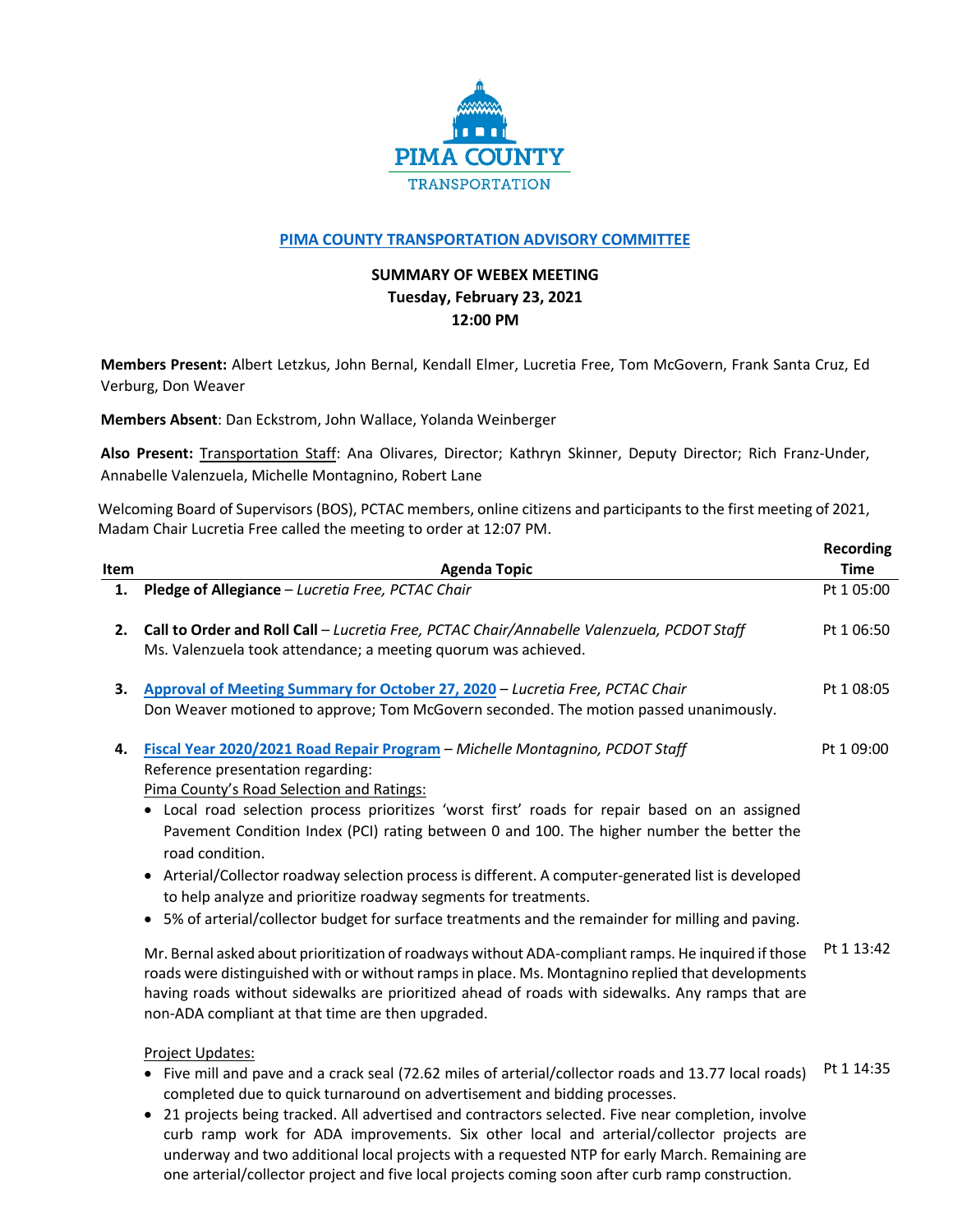| Item | <b>Agenda Topic</b>                                                                                                                                                                                                                                                                                                                                                                                                                                                                                                                                                                                                                                                                                                                                                                                                                                                                                                                                                                                                                                                                                                                                                                                                                                                                                                                                                                                                                                                                                                                  | Recording<br><b>Time</b> |
|------|--------------------------------------------------------------------------------------------------------------------------------------------------------------------------------------------------------------------------------------------------------------------------------------------------------------------------------------------------------------------------------------------------------------------------------------------------------------------------------------------------------------------------------------------------------------------------------------------------------------------------------------------------------------------------------------------------------------------------------------------------------------------------------------------------------------------------------------------------------------------------------------------------------------------------------------------------------------------------------------------------------------------------------------------------------------------------------------------------------------------------------------------------------------------------------------------------------------------------------------------------------------------------------------------------------------------------------------------------------------------------------------------------------------------------------------------------------------------------------------------------------------------------------------|--------------------------|
|      | FY Program Status:<br>• All listed projects advertised/awarded with 100% of ADA curb ramp under construction.<br>Only 7% of arterial/collector work awaits construction.<br>٠<br>11% of local roads complete; 68% in construction and 24% awaiting curb ramp work.<br>٠<br>Surface treatments constitute 52% of completed projects and remaining 48% have been awarded.<br>$\bullet$<br>Competitive bids allowed nearly \$7.0M in unallocated funds for "Bonus Projects."<br>٠<br>Bonus projects to be delivered through Change Orders to existing contracts, Job Order Contracts<br>to be advertised to our list of contractors.<br>Road Repair & Preservation Projects Map:<br>The Pavement Preservation Program periodically updates the map shown on slide 13 to reflect                                                                                                                                                                                                                                                                                                                                                                                                                                                                                                                                                                                                                                                                                                                                                         | Pt 1 15:00<br>Pt 1 20:30 |
| 5.   | status of roadway projects and preservation projects dating back to 2017. The map now includes<br>the amended bonus project list.<br>Fiscal Year (FY) 2021/2022 Department Budget Overview - Ana Olivares, PCDOT Director                                                                                                                                                                                                                                                                                                                                                                                                                                                                                                                                                                                                                                                                                                                                                                                                                                                                                                                                                                                                                                                                                                                                                                                                                                                                                                            |                          |
|      | FY21 Adopted Revenues, PCDOT adopted ~\$41M of Highway User Revenue Funds (HURF) gas tax<br>$\bullet$<br>and ~\$15M of Vehicle License Tax (VLT). This was less expected revenue than adopted in FY20,<br>\$48M in gas tax.<br>Plan to repair roads to an average PCI of 80 by 2030 had included transfers from General Fund<br>(GF) and Transportation funding but due to pandemic, PayGo program for Pima County Board of<br>Supervisors (BOS) did not move forward.<br>BOS authorized transfer of \$50M of GF funds via Certificates of Participation. These funds<br>provided \$50M for the FY21 Road Repair program to continue from past years.<br>In FY18, voters approved a property 25-cent per \$100 valuation road tax for local road repairs.<br>$\bullet$<br>Remaining \$3M was applied to this year's local road repair program.<br>PCDOT applied \$3M, plus \$120,000 for graffiti abatement, totaling \$56M for this year's local road<br>$\bullet$<br>repair program.<br>Currently, the pandemic decreases were not severe. More gas tax revenue is being collected and<br>end of year projections show about \$48.5M in gas tax revenue and VLT about \$16.98M.<br>Forecasted revenue for this year is a difference of \$1M in VLT and \$8.5M in HURF. However, only<br>adopted budget can be spent. Remaining money collected will sit in the fund balance for use in<br>next year's requested budget.<br>PCDOT FY22 Requested Budget consists of 70% funding for maintenance of infrastructure, 13%<br>$\bullet$ | Pt 1 22:35<br>Pt 2 00:00 |
|      | funding for Operations, and 17% debt service payment for 1997 HURF Bond program.<br>Highlighted on budget for FY22 are \$35.5M for pavement repair and preservation to continue<br>getting all County roads to a PCI average of 80 by the year 2030. Ongoing discussions regarding<br>the potential of additional funding that may require a change in the budget but that will be<br>addressed at a later time. Another expense, \$2.0M is for establishing the Regional Center for<br>Smart Mobility Solutions (The Center) that will study traffic efficiency.<br>The Center's inception will be in FY22, and is in line with the DOT's Vision to utilize smart<br>٠<br>transportation strategies, enhance roadway user's mobility, and improve overall multi-modal<br>transportation network. The Center will manage analytics, signal optimization and active demand<br>management via an educative Mobility on Demand platform.                                                                                                                                                                                                                                                                                                                                                                                                                                                                                                                                                                                                | Pt 2 05:00               |

• Draft organizational chart for The Center was presented. Recruitment for a Director is underway. The Director will report to the Information Technology Department Director. Remainder of positions will be filled in FY22.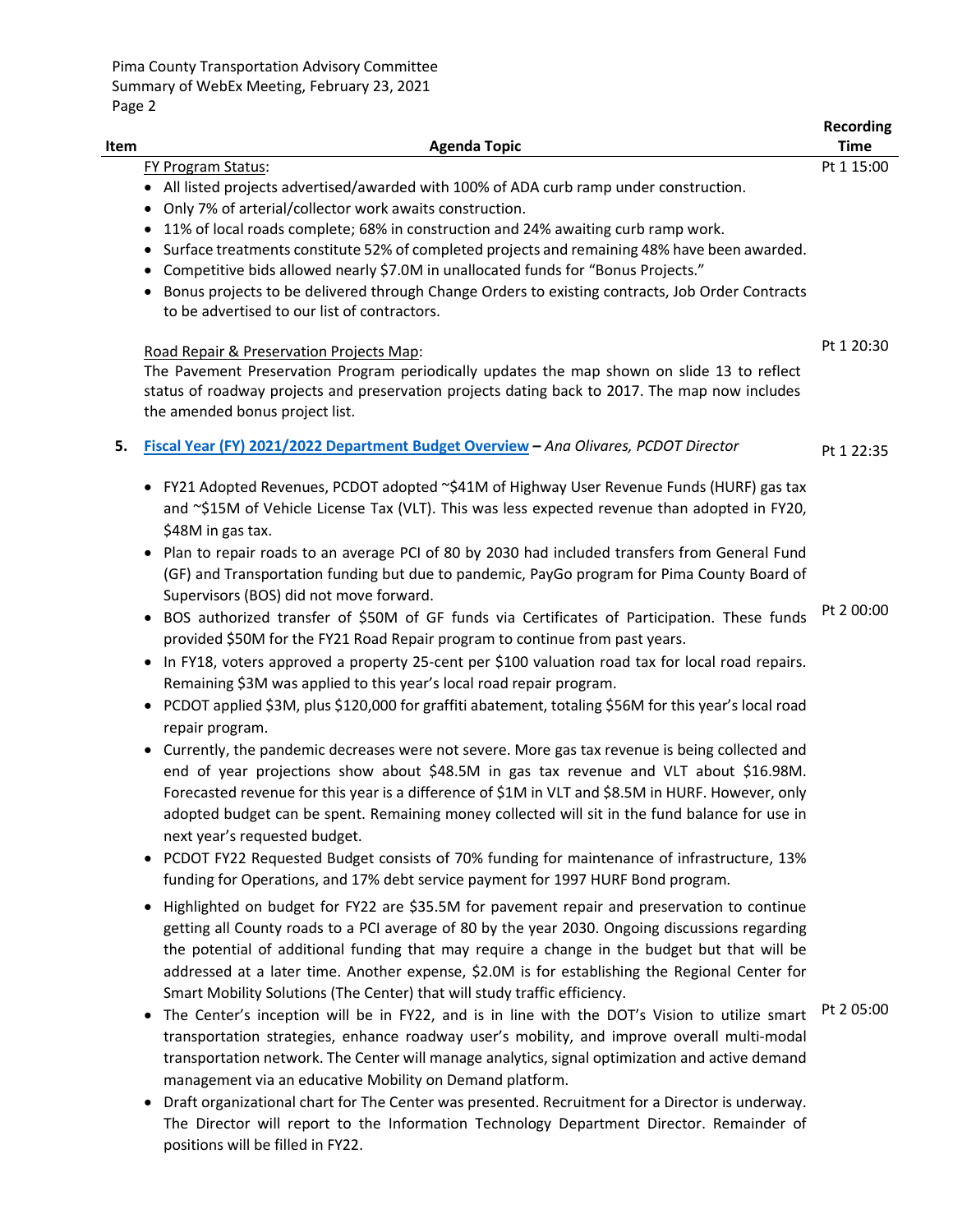| Item | <b>Agenda Topic</b>                                                                                                                                                                                                                                                                                                                                                                                                                                                                                                                                                                                                        | <b>Recording</b><br><b>Time</b> |
|------|----------------------------------------------------------------------------------------------------------------------------------------------------------------------------------------------------------------------------------------------------------------------------------------------------------------------------------------------------------------------------------------------------------------------------------------------------------------------------------------------------------------------------------------------------------------------------------------------------------------------------|---------------------------------|
|      | Mr. Verburg asked if similar expertise in PAG or RTA, what interface is envisioned between Smart<br>Mobility Center and PAG/RTA? Ms. Olivares replied The Center will work with PAG. PAG has Analytics<br>and GIS but not modeling of existing infrastructure or changes when adding new assets. The Center<br>will work closely with PAG and other regional agencies.                                                                                                                                                                                                                                                     | Pt 2 08:15                      |
|      | Chair Free said it would be an opportunity for the PCTAC to provide guidance on The Center's plan.                                                                                                                                                                                                                                                                                                                                                                                                                                                                                                                         | Pt 2 09:47                      |
|      | Mr. Letzkus suggested The Center be called Pima County DOT Center for Smart Mobility Solutions.<br>Reference to 'regional' makes it sound like it falls under PAG's authority. Ms. Olivares replied that<br>efficiencies do not stop at boundaries. Work to be done will not only affect Pima County movement.<br>It is regional because PCDOT wants input from other agencies on improvements to maximize regional<br>mobility.                                                                                                                                                                                           | Pt 2 10:25                      |
|      | Mr. Letzkus asked if The Center, software, digital map and data being brought in will be housed in a<br>separate building. Ms. Olivares replied that there is an existing map showing all signals. Space is<br>available on 4th floor of the Public Works Building and there is a remodeling partnership with the<br>City of Tucson (COT) to fit some of the staff there, while others work remotely.                                                                                                                                                                                                                      | Pt 2 11:16                      |
|      | Mr. Letzkus noted COT has their own traffic signal management center. He asked if there would be a<br>COT traffic management center and a separate County management center. Ms. Olivares has not<br>seen office layout plans but believes the two will be combined.                                                                                                                                                                                                                                                                                                                                                       | Pt 2 12:13                      |
|      | Mr. Bernal asked if the $1st$ year budget for The Center is \$4M with equal shares from the ITD and<br>DOT. Ms. Olivares explained FY22 funding is \$2.0M including funding for ITD staff.                                                                                                                                                                                                                                                                                                                                                                                                                                 | Pt 2 12:44                      |
|      | Mr. Bernal inquired if \$10M accrual will go to Fund balance. Ms. Olivares confirmed it is in the<br>proposed expenditures for FY22. For FY21, it sits in the fund balance because of already having an<br>adopted budget capacity, which only included the \$41M.                                                                                                                                                                                                                                                                                                                                                         | Pt 2 13:22                      |
|      | Mr. Bernal reviewed FY22 capacity and determined DOT has \$15M for HURF and \$17M for VLT, making Pt 2 13:52<br>up the bulk of \$69M. He inquired where the additional \$10M would come from. Ms. Olivares replied<br>FY20 closed with \$16M fund balance and FY21 will close with approximately \$26 to \$27M. That money<br>will roll over and that is what will be used for the \$35.5M for the pavement preservation. Whatever is<br>in the fund balance will be added to the expected revenues and that is how the planned budget for<br>FY22 came about.                                                             |                                 |
|      | Mr. Bernal asked if the budget would be close to \$105M. Ms. Olivares informed that the budget will<br>remain at \$91.6M.                                                                                                                                                                                                                                                                                                                                                                                                                                                                                                  | Pt 2 14:45                      |
|      | Mr. McGovern felt that there will be a significant drop in money available for pavement<br>repair/preservation and with the BOS not contributing \$50M from General Fund, he asked how that<br>would impact the projected path to PCI 80.                                                                                                                                                                                                                                                                                                                                                                                  | Pt 2 15:32                      |
|      | Ms. Olivares informed, PCDOT has \$56M this year. Next year, fund balances from FY20/21 will<br>rollover to cover proposed \$35.5M. Proposed remainder of 10-year plan is: FY22, \$45.5M; FY23,<br>\$28M; and FY24, \$35.3M; then, \$40 and \$41M through FY26. Some GF monies will come in but not<br>as originally planned (\$20M, \$25M, \$25M, \$25M). For the years COPS debt is being paid back - for<br>the \$56M, on the remaining \$9M is received. All 10 years based on a projection of \$50M expected in<br>FY22 plus growth. This plan maximizes available funding for pavement repair. It allows maintaining | Pt2 16:08                       |

everything at a good level condition.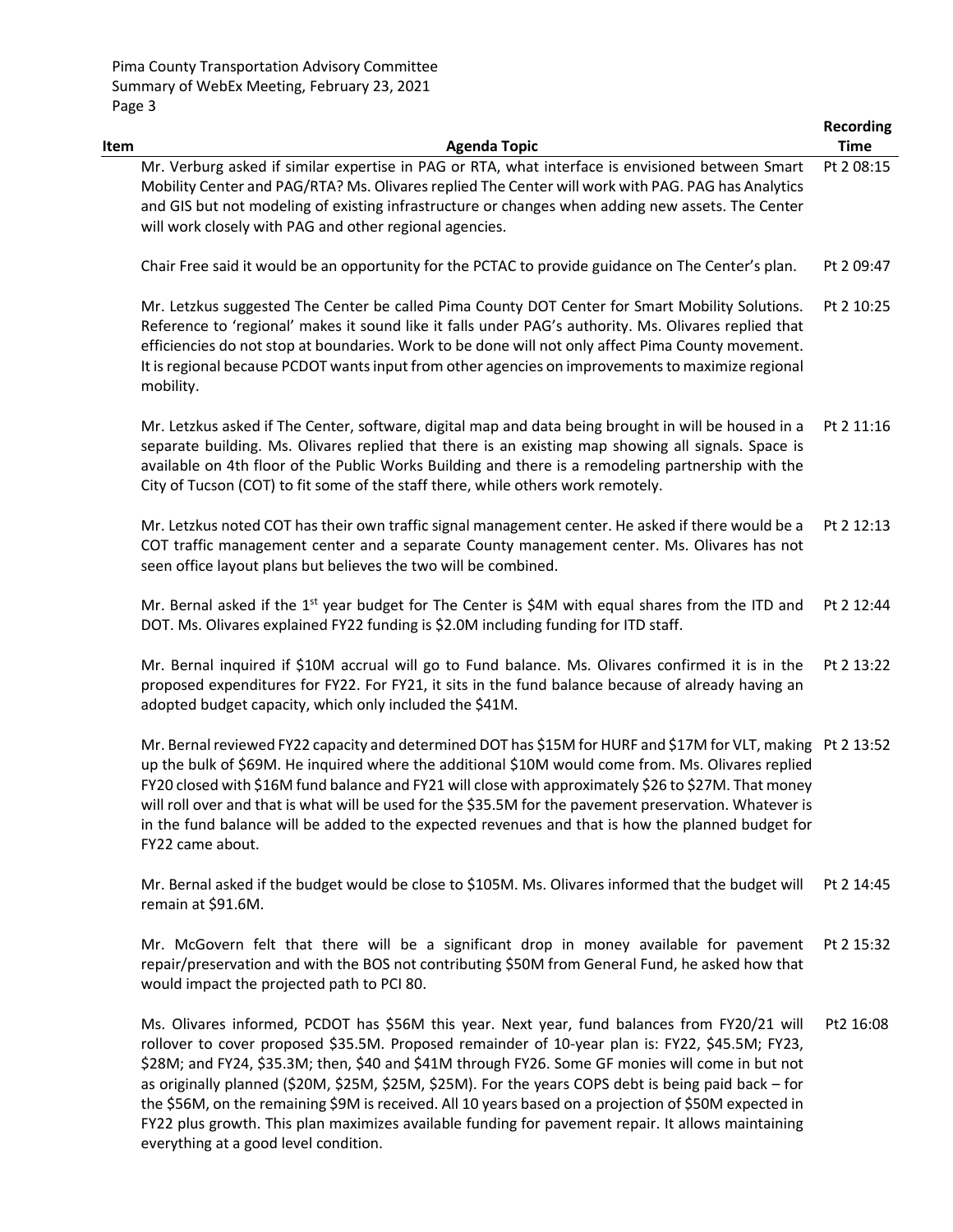|      |                                                                                                                                                                                                                                                                                                                                                                                                                                                                                 | <b>Recording</b> |
|------|---------------------------------------------------------------------------------------------------------------------------------------------------------------------------------------------------------------------------------------------------------------------------------------------------------------------------------------------------------------------------------------------------------------------------------------------------------------------------------|------------------|
| Item | <b>Agenda Topic</b>                                                                                                                                                                                                                                                                                                                                                                                                                                                             | <b>Time</b>      |
|      | The remainder received and the GF money for the debt paid is being maximized to pavement repair.<br>They are not equal to the \$56M for this FY, but the least amount will be \$28M programmed for FY23<br>and then the remainder grows and with those amounts arrive to an average PCI 80 by 2030.                                                                                                                                                                             |                  |
|      | Mr. McGovern said it is not the same path as the original pass and it is assumed that next year the<br>same conversation will take place - as to how to change the trajectory slightly here and make up for<br>it there. Ms. Olivares acknowledged plan and funding has changed but staff continues looking at<br>other ways to add money. Should it come in, different scenarios will be reviewed to determine best<br>application of those funds to arrive at PCI 80 average. | Pt 2 18:12       |
|      | Mr. McGovern wants to confirm that the changes in projections, actuals and rollover funding will not<br>change staff's PCI target of 80. Ms. Olivares said that the target remains. She further explained<br>Capital funding relies on impact fees and regional funds but not HURF Funds. That money is for<br>pavement repair. This is regional funding and the impact fee program for Capital Improvement<br>Program. In FY22, there is a program of \$51.7M.                 | Pt 2 18:46       |
|      | Ms. Olivares reviewed the FY22 Capital Improvement Project list. \$35.1M will be prioritized for large<br>projects: South Houghton Road Widening; Kolb Road: Sabino Road to Sunrise Drive; Silverbell Rd<br>Blanco Wash Bridge; and Sahuarita Rd at Rudasill Rd Intersection Improvements. The remaining<br>\$16.6M is "pass-thru" money, destined for projects managed by other agencies (e.g., Sabino Canyon<br>Park 1 project, is handled by the Federal Parks Department).  | Pt 2 19:15       |
| 6.   | Additional Items for Discussion in 2021 - Lucretia Free, PCTAC Chair                                                                                                                                                                                                                                                                                                                                                                                                            |                  |
|      | Chair Free added this topic in case PCTAC had items of interest for County staff to address in 2021.                                                                                                                                                                                                                                                                                                                                                                            |                  |
|      | Vice-Chair Letzkus said PCTAC's main focus is the repaving program but the last DOT Traffic Safety<br>Report was completed in 2016, using 2015 data. He asked if there is an ongoing Traffic Safety<br>Program since he has not seen any report relating to traffic analytics. He is aware of reduced staff,<br>but asked if there are plans to reenergize a traffic safety program.                                                                                            | Pt 2 21:41       |
|      | Ms. Olivares agreed analytics, software and programs have been placed to analyze road network<br>safety. Staff is finalizing and evaluating output of those newly placed analytics. She is uncertain if a<br>similar report will be done but there will be a safety status of the entire infrastructure.                                                                                                                                                                        | Pt 2 22:18       |
|      | Mr. Letzkus is interested if report discusses traffic crash trends, injuries by pedestrian, bicycle or<br>vehicle. Ms. Olivares replied yes.                                                                                                                                                                                                                                                                                                                                    | Pt 2 23:53       |
|      | Mr. McGovern informed that the RTA Citizen Committee and Technical Management Committee<br>(TMC) are working on the RTANext Transportation Plan for voter consideration. There will be<br>opportunities for input between jurisdictions, the Citizens Advisory Committee and TMC. He stated<br>it would be helpful for PCTAC to stay involved and maintain contact with staff regarding proposed<br>changes to the draft transportation plan with public input.                 | Pt 2 24:24       |
|      | Mr. Bernal asked for updates on the outcomes of two February 16 BOS agenda items:<br>1) Programming of \$100M in remaining RTA funds; and<br>2) Action to have DOT explore a pavement preservation acceleration plan.                                                                                                                                                                                                                                                           | Pt 2 26:28       |
|      | Chair Free requested regular updates regarding concerns with impacts of COVID 19.                                                                                                                                                                                                                                                                                                                                                                                               | Pt 2 27:35       |
|      | PCTAC members may forward other topics to Ms. Valenzuela for discussion at future meetings.                                                                                                                                                                                                                                                                                                                                                                                     | Pt 2 27:51       |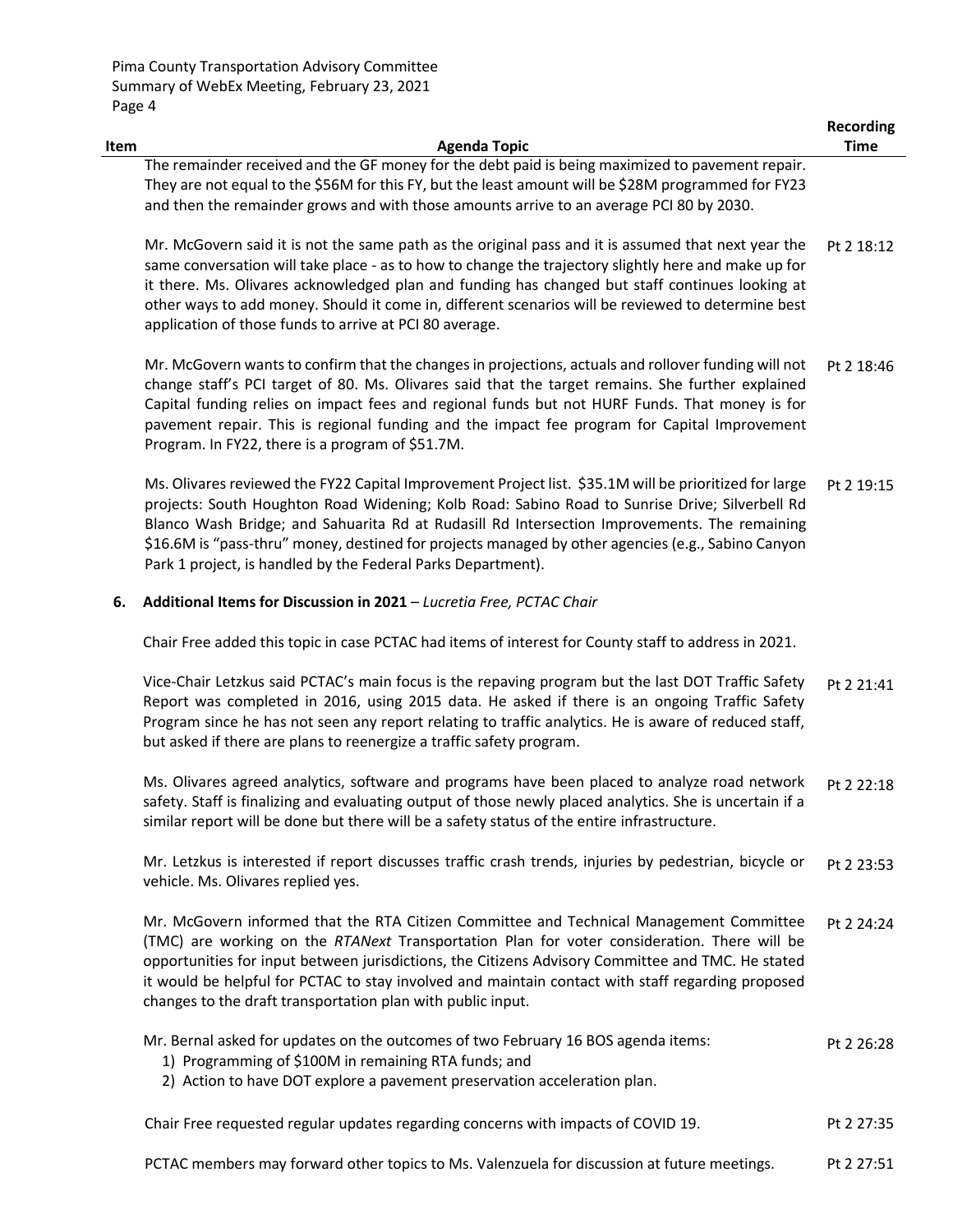| Item | <b>Agenda Topic</b>                                                                                                                                                                                                                                                                                                                                                                                                                                                                                                                                                                                                                                                                                                                                                                                                                                                                                                                                                                                                                                                                                                                                                                                                                                                                                                                                                                                                                                                                                                                                                                                                                                                                                                                                                                                                                                                                                                                                 | <b>Recording</b><br><b>Time</b> |
|------|-----------------------------------------------------------------------------------------------------------------------------------------------------------------------------------------------------------------------------------------------------------------------------------------------------------------------------------------------------------------------------------------------------------------------------------------------------------------------------------------------------------------------------------------------------------------------------------------------------------------------------------------------------------------------------------------------------------------------------------------------------------------------------------------------------------------------------------------------------------------------------------------------------------------------------------------------------------------------------------------------------------------------------------------------------------------------------------------------------------------------------------------------------------------------------------------------------------------------------------------------------------------------------------------------------------------------------------------------------------------------------------------------------------------------------------------------------------------------------------------------------------------------------------------------------------------------------------------------------------------------------------------------------------------------------------------------------------------------------------------------------------------------------------------------------------------------------------------------------------------------------------------------------------------------------------------------------|---------------------------------|
| 7.   | Call to the Audience - Lucretia Free, PCTAC Chair.                                                                                                                                                                                                                                                                                                                                                                                                                                                                                                                                                                                                                                                                                                                                                                                                                                                                                                                                                                                                                                                                                                                                                                                                                                                                                                                                                                                                                                                                                                                                                                                                                                                                                                                                                                                                                                                                                                  |                                 |
|      | Norrie Nelson, President of the Hidden Valley Homeowners Association, expressed concerns with<br>road conditions of Hidden Valley neighborhood. Roads recently improved north of Hidden Valley<br>created consternation among HOA members because they did not understand why their roads were<br>skipped, since road deterioration conditions appear similar. Two streets were also recently paved<br>and it seemed odd that the equipment was in the neighborhood for only those two streets when<br>clearly there were others severely impacted.                                                                                                                                                                                                                                                                                                                                                                                                                                                                                                                                                                                                                                                                                                                                                                                                                                                                                                                                                                                                                                                                                                                                                                                                                                                                                                                                                                                                 | Pt 2 29:00                      |
|      | The part of their community, south of Snyder Road to Hidden Valley Road and up to Canyon Ranch<br>(CR) continues to have trucks, heavy equipment loads, etc., daily - for months - going through the<br>community. The roads already impacted became worse. That side of the community wants to know<br>if the action that CR took which impacted their roads was taken into consideration and is there any<br>additional work planned for that side of their community when the roads have been so seriously<br>impacted?                                                                                                                                                                                                                                                                                                                                                                                                                                                                                                                                                                                                                                                                                                                                                                                                                                                                                                                                                                                                                                                                                                                                                                                                                                                                                                                                                                                                                          | Pt 2 31:12                      |
|      | Hyatt Simpson requested on behalf of residents of Catalina Madre, prioritization of this area for<br>repaving. She informed Villa Madre intersects with north Melpomene; Tanque Verde high school is<br>a couple of blocks away; Agua Caliente Elementary school is about a mile away. There are no<br>sidewalks in this part of the County. Streets have deteriorated to alarming conditions in over 35<br>years, since they have not been repaved since the mid-1980s. She was recently on the unpaved X9<br>Ranch road off of Old Spanish Trail and it was a smoother ride than her own neighborhood streets.<br>The streets in her neighborhood are all ranked poor or failed. North Melpomene is poor; Limberlost<br>and Roger are failed; Prince Road from Homestead to Houghton ranks as failed; and Catalina Highway<br>is currently listed in failed condition. She cannot understand why over a year ago, the neighborhood<br>east of hers between Snyder Road and Soldier Trail, with many fewer homes and no school nearby,<br>had their streets repaved. At the same time, in the Bear Canyon area another neighborhood's streets<br>were repaved. She wants to know why the Villa Madre subdivision is not on any upcoming paving<br>list. Why the wait? She suggested adding a criterion that takes into account how long it has been<br>since roads have been paved. Pedestrians and cyclists take their chances using their neighborhood<br>streets. It is a jolting unpleasant ride. More than vehicular use, many run, walk, bike, exercise<br>between 7 and 9 am. She appreciates that there are a lot of roads needing repair and repaving in the<br>County but she asks, how is it that the road system is allowed to deteriorate to the point that roads<br>need rebuilding. It is not road maintenance or preservation; it is neglect. PCTAC members would<br>understand if they lived on streets ranked as poor or failed. | Pt 3 00:00                      |

**Leslie Ckonjevic** lives in North Ranch, a neighborhood with roads in poor condition, no sidewalks and with over 700 homes. She asked that PCTAC consider adding Cactus Canyon Pass to the list for the coming year. The area is used as a cut-through road between Shannon Road and Thornydale, resulting in significant traffic. The road was patched in the fall and several elderly neighbors fell and were injured due to the gravel on the road. A large portion of the community is 55+ and their ability to be active is being severely impacted. She has noticed a huge difference in the wear and tear on her vehicle tires in the 2.5 years that she has lived in this area and the road continues to deteriorate. She asked PCTAC to consider listing the road for the coming fiscal year. Pt 3 01:30

**Jay Friedman** is unable to attend. Chair Free read his remarks into the record. West Cactus Canyon Pass is in need of repair and whomever is responsible should be embarrassed. Pt 3 02:45

**Eileen Oviedo** requested Sabino Foothills Estates be paved. She informed that these streets consist Pt 3 03:56of North Stone House place, a cul-de-sac and North Sabino Foothills Drive. They constitute about a half mile of roads and have not been paved in 40 years. In 2019, these roads were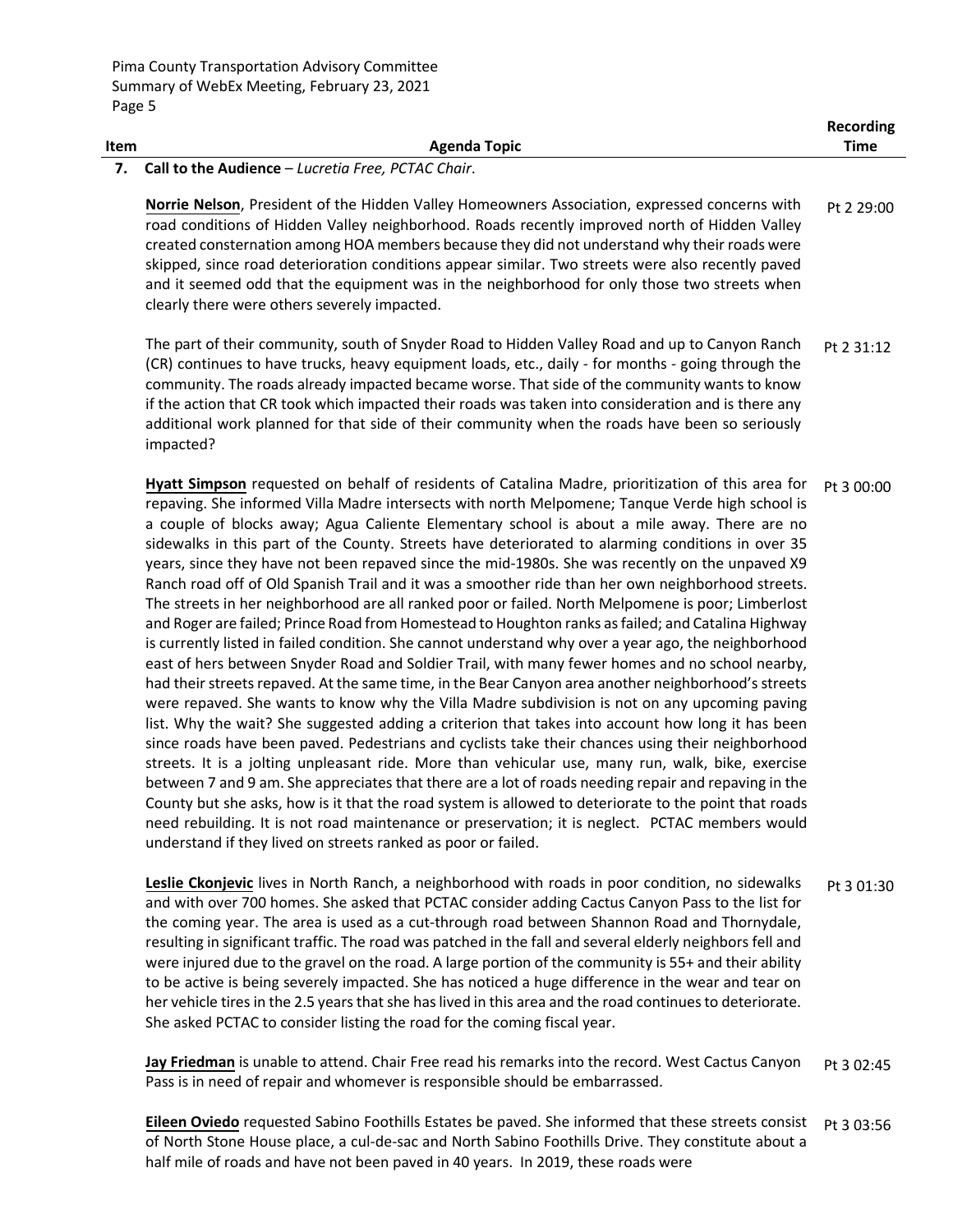|      |                                                                                                                      | <b>Recording</b> |
|------|----------------------------------------------------------------------------------------------------------------------|------------------|
| Item | <b>Agenda Topic</b>                                                                                                  | <b>Time</b>      |
|      | rated poor with failing scores of 42, 38 and 39. Two years later, they are in worse condition. She                   |                  |
|      | heard it would take about \$15,000 to \$30,000 to repave these streets. They do not have sidewalks,                  |                  |
|      | only deteriorating roads. Residents can no longer safely go for strolls, walk dogs or ride bikes. This               |                  |
|      | impacts their quality of life and robs them of life's greatest simplest pleasures. In light of COVID-19              |                  |
|      | pandemic, outside exercise is even more important. North Stone House Place is rotted, pitted and                     |                  |
|      | cracked. It is dangerous and is a liability. An elderly neighbor, Marvin, tripped and fell, broke his hip.           |                  |
|      | He did not fully recover and was moved to a nursing home, costing him his autonomy and much                          |                  |
|      | more. A neighbor, Carol, tripped over one of the cracks, fell and broke a foot. She was in a boot for                |                  |
|      | ten weeks. These are life altering and costly consequences of failing roads. The bad condition of the                |                  |
|      | roads also impacts the value of their homes. When she moved to this area in 2001, the real estate                    |                  |
|      | agent told her that the roads were bad but was certain they would soon be repaved. Twenty years                      |                  |
|      | later, the problem has gotten worse and they are still waiting for roads to be fixed. Industry standards             |                  |
|      | indicate asphalt only lasts about 20 years, so they are two decades overdue. One visitor commented                   |                  |
|      | that the roads are very bad. The roads are original to subdivision. The roads date their homes and                   |                  |
|      | hurt their curb appeal and in the time they have lived in their house, taxes have steadily increased                 |                  |
|      | and yet they do not have decent roads. She asked that for the sake of their financial investment                     |                  |
|      | security, the road be repaved. She was informed that people who are unhappy with the condition of                    |                  |
|      | their road could use See-Click-Fix. While CPI is one of the factors, she requested adding the number                 |                  |
|      | of years since the roads were last paved to the algorithm. She hopes PCTAC agrees that 40 years is                   |                  |
|      | really a long time to go without repaving. She requested Sabino Foothills Estate road be added to                    |                  |
|      | the next budget for the health, safety and value of the community. While it only constitutes about a                 |                  |
|      | half mile of roads, it will have a huge impact on lives, well-being and futures.                                     |                  |
|      | <b>Joe Schmidlin</b> reported on Kolb Road (Valencia to Golf links) and Alvernon Way (22 <sup>nd</sup> to Speedway); | Pt 3 08:00       |
|      | PCI 47 and 43, respectively. These are streets with similar traffic, paved 4-5 years ago. He showed                  |                  |
|      | differences in performance and construction. Kolb Road was a 2-inch mill and fill with PAG 1 mix, a                  |                  |
|      | more expensive repair. After 5 years of service, it has a PCI less than 80. However, Alvernon Way                    |                  |
|      | performed very well, paved with TDOT mix and appears to have a better return on investment due                       |                  |
|      | to the fiber reinforced asphalt mix. He invited PCTAC to a fiber-reinforced asphalt demo on Tuesday.                 |                  |

**Chris Centuori** was unable to be connected, however topic was on Cactus Canyon. Pt 3 12:40

**Bozena Sporna** resides in North Ranch Subdivision, specifically Cactus Canyon Pass. The road has bike and walk paths but the asphalt is in bad condition. Her 21-year old son is wheel-chair bound due to muscular dystrophy. Her son and other neighbors with disabilities are excluded from social interaction their bodies are jolted due to bumpy road conditions. She requested sidewalks on Shannon Road. It has a number of chuckholes making walking the road difficult. As an example, one of her neighbors tripped while walking and sprained an arm. One mile, between Thornydale and Shannon, provides access to other amenities for the subdivision but unless one is driving, they are inaccessible. Also the road is heavily used by non-local traffic taking shortcuts heading north, connecting between Shannon and Thornydale making it even more dangerous to pedestrians. Pt 3 16:30

**Thomas Winenger** comments were read into the record by Chair Free. He requested upper Rancho Pt 3 21:28Sierra be paved in 2021. He wrote east Vallarta Drive is under construction, assumed due to red failed PCI and proximity to Sabino High School cross walk. Unfortunately, there are no current plans to pave upper Rancho Sierra neighborhood, based on current Pima Count pavement guidance. Request comes as neighborhood roadways become congested every day, when seeking alternative routes around the school's traffic along Bose/Snyder Road intersection. The neighborhood is rated failed or poor PCI rating and roadways continue to erode at accelerated rate.